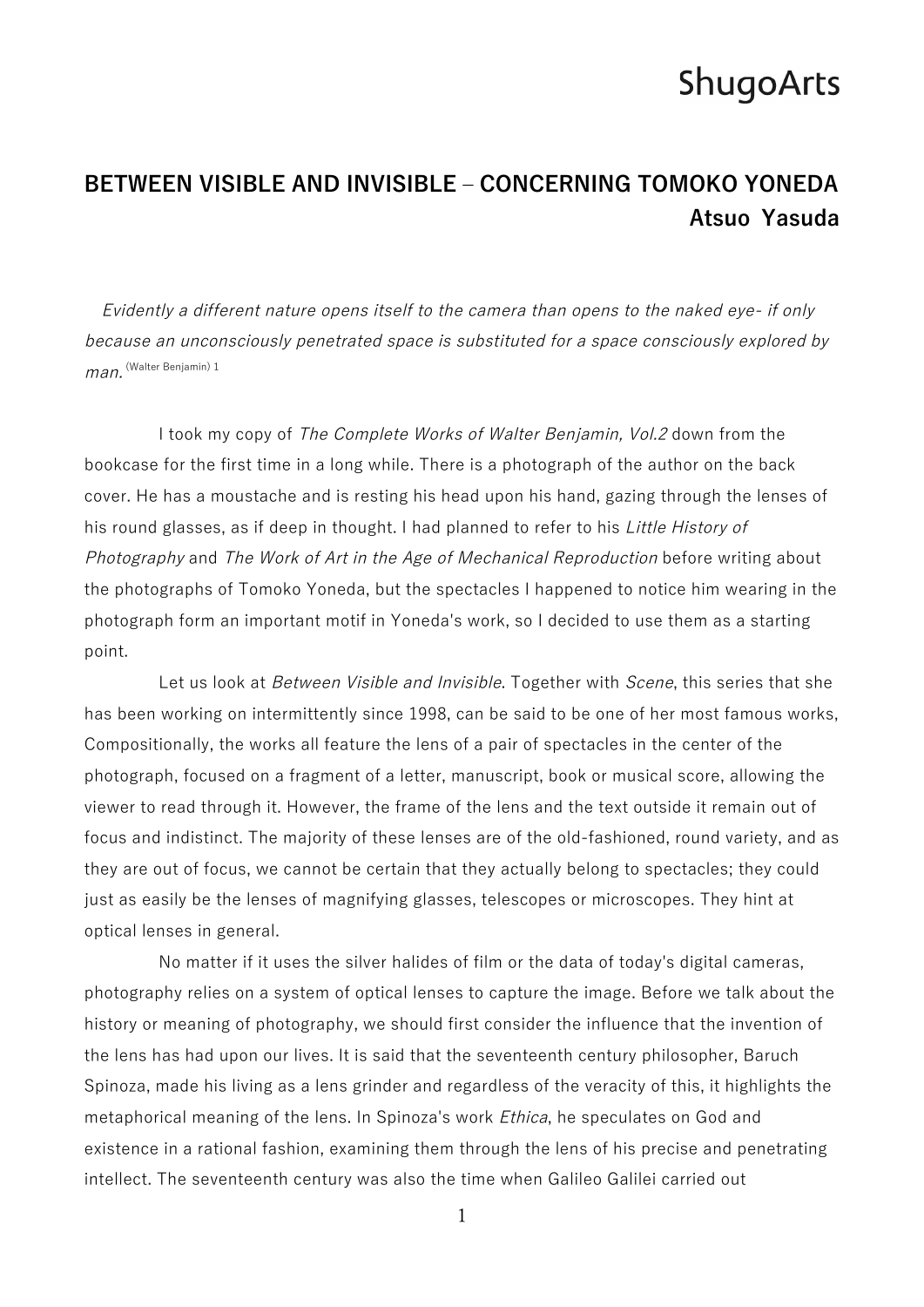astronomical observations using a telescope. The camera obscura, described as the ancestor of the camera and origin of the camera's name, had been used as a tool to aid artists since the 15th century but from the 16th to 17th centuries it began to be fitted with a lens, making it much more versatile. The invention of the magnifying glass, telescope and microscope made the invisible visible and it is impossible to measure the transformation this made in our knowledge and understanding. On an everyday level, spectacles have permitted many contemporary people to avoid the inconvenience of failing sight-something that I know about from personal experience as somebody who relies on them to see.

The meaning of photography goes beyond this and surely that is something that Benjamin realized. The optical techniques involved in photographing, developing and printing make it possible for the *visible* to take on a concrete form, to be preserved and duplicated in large quantities, thereby transforming the concept of vision. It can be said that photography takes *another* view, one we call objective, and makes it tangible. When discussing the objectivity of photography, it may be possible to use the adjective *grotesque* in both a positive and negative way. The time when we most feel this about the objectivity of photography is probably when we see a photograph of ourselves - for instance, the photograph on our driving licenses, or even more so when we see a photograph of ourselves taken from behind. Selfportraiture has been a popular theme in Western art since the Renaissance, but it is extremely interesting to compare a self-portrait that has been painted from the artist's reflection to one that is created through the eye of the camera.<sup>2</sup>

In his Little History of Photography, Benjamin cites the work of the French photographer Eugene Atget, saying of his photographs of Paris, ʻNot for nothing have Atget's photographs been likened to those of the scene of a crime.' He goes on to write, 'But is not every square inch of our cities the scene of a crime? Every passer-by a culprit? Is it not the task of the photographer-descendant of the augurs and haruspices, to reveal guilt and point out the guilty in his pictures?<sup>3</sup> The metaphors of 'scenes of crime' and 'culprit' may seem rather strong, but I think that they are simply a concise way of referring to the objectivity of photography. In actual fact, it was some time after the discovery of photography before photographs were legally recognized as evidence, but as this role as evidence-direct, indirect and even symbolic traces - took root, it created the opportunity for new possibilities in photographic expression. Tomoko Yoneda's first work, Topographical Analogy is a series that is very suggestive of ʻtraces.' This series deals with heat and wallpaper, exploring the possibilities of photography from a micro perspective. The move from this to a larger temporal axis in *Between Visible and* Invisible or Scene marked a major transformation for her. Although I will not go into the details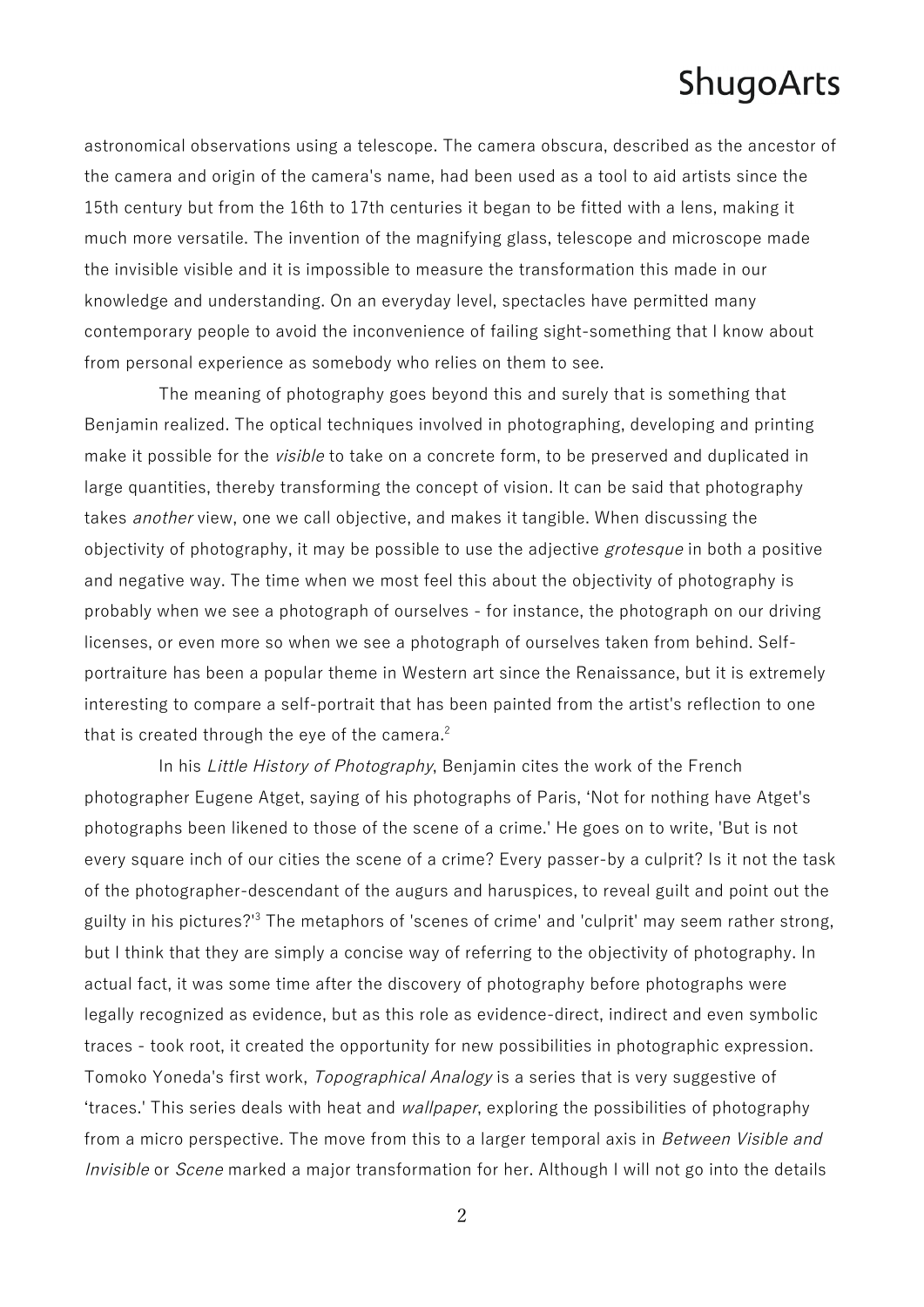here, the traces these portray are not merely spatial, but also temporal, the element of time being of equal importance to that of space in the photographs.

To return to Between Visible and Invisible, the spectacles she uses in the photographs are all the actual ones worn by prominent figures from modern history. So far, the series consists of ten works and features Sigmund Freud, Hermann Hesse, James Joyce, Gustav Mahler, Le Corbusier, Junichiro Tanizaki, Mahatma Gandhi, Leon Trotsky and Bertolt Brecht. Benjamin once published a book entitled *Understanding Brecht* and the text that we can see through Brecht's spectacles is the dedication that he wrote inside the copy that he presented to the playwright. Be that as it may, when we, the viewers, look through the lenses of the spectacles these people used while they were still alive, we are able to see a fragment of their actual handwriting or some other text that has strong connections with them. Put another way, we can say that the viewer is able to share the same sight as the owner of the spectacles. We all possess an image of these historical figures, based on our knowledge and education, but when we look through their spectacles, which are extremely personal possessions, we are only able to see a small part of the text and we have to guess the rest. However, in addition to the public persona of these people, who each represent a page of history, these pictures also evoke an image of their private side, their internal conflict, their indecision and their contradictory thoughts. We can use the *visible* material that is seen through the lens as a catalyst to touch upon the *invisible*, including the unfocused background. This may be a way of reconfirming our understanding of history or the relationship between history and mankind. In her other representative work Scene, the existence of the individual is not apparent.

Unlike Between Visible and Invisible which was shot in black-and-white, this series uses color. All the works present seemingly innocent scenes of the countryside, beaches or towns; looked at closely, some appear to be beautiful views of forests or the seashore; there is one that resembles a happy snapshot of the beach, while some depict neglected, desolate or even savage scenes-each of them presents a slightly different nuance. The meaning of this seemingly casual and rambling series immediately becomes clear once the titles are read. All the places depicted in the photographs have been the sites of major historical events that still live in the collective national, racial or social consciousness, such as battlefields from the First or Second World Wars, Despite this, the meaning of the place remains obscure until the title and its helpful but rather simple explanation are read; the contents of the photographs themselves remain intentionally casual. It is common in most places for historical events or those that still live within the memories of the people to be commemorated by some kind of public monument but the views we see in Scene have no such memory devices, at least not in